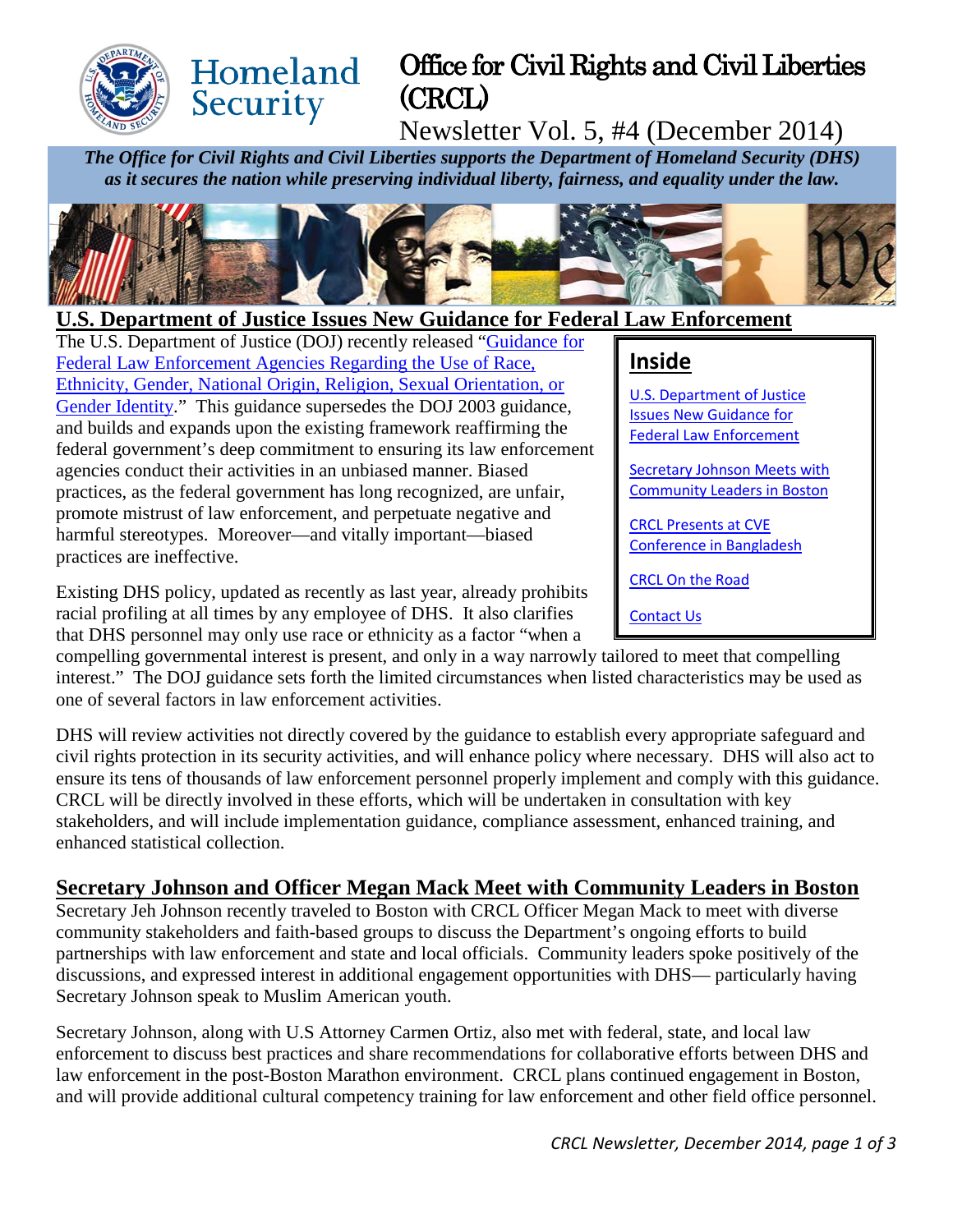## <span id="page-1-0"></span>**CRCL Presents at CVE Conference in Bangladesh**

This month, a CRCL Community Engagement representative presented training as part of a DOJ regional workshop hosted by the U.S. Embassy in Dhaka, Bangladesh. The workshop, entitled "Good Giving: Countering Terrorist Financing and Violent Extremism in the Charity Community," included civil society, law enforcement, and members of the Judiciary from Bangladesh, Pakistan, Nepal, and the Maldives, along with officials from the United Kingdom and United Nations. CRCL's curriculum focused on good practices in establishing an effective community engagement program and the important role played by civil society in homeland security as a result of an honest and transparent



relationship with law enforcement. The two presentations conducted by CRCL highlighted the need to ensure civil rights and civil liberties protections within the context of countering violent extremism including how such efforts are not a means to gather intelligence, further criminal investigations, or be used as a platform to engage in racial, ethnic, or religious profiling.

The workshop is the first of its kind to be held in south central Asia. U.S. Ambassador to Bangladesh Dan Mozena and Bangladesh Law Minister (Attorney General) Anisul Huq gave remarks to conclude the three-day event and acknowledged the role that U.S. federal agencies played in the training.

### *CRCL Featured on National Public Radio*

CRCL's Community Engagement Lead Kareem Shora was interviewed for a three-part NPR series on ISIS recruitment tactics in the Denver area and how the city has emerged as a model for countering these tactics. Denver is one of 16 cities where CRCL holds quarterly community roundtables as well as other regular engagement events. Listen to the three-part interview here: Part [One,](http://www.npr.org/2014/12/11/370022514/isis-used-predatory-tools-and-tactics-to-convince-u-s-teens-to-join) [Part Two,](http://www.npr.org/2014/12/11/370156282/denver-emerges-as-model-for-countering-isis-recruiting-tactics) and [Part Three.](http://www.npr.org/2014/12/12/370087759/when-americans-head-to-syria-how-much-of-a-threat-do-they-pose)

## <span id="page-1-1"></span>**CRCL on the Road, December**

#### *December 4 – Atlanta, Georgia*

CRCL convened its quarterly community engagement roundtable with diverse ethnic and community-based organizations.

#### *December 15 – Houston, Texas*

CRCL convened its quarterly community engagement roundtable with diverse ethnic and community-based organizations.

#### *December 5 – Boston, Massachusetts*

Secretary Johnson and Officer Megan Mack met with diverse community leaders.

#### *December 18 – Tampa, Florida*

CRCL convened its quarterly community engagement roundtable with diverse ethnic and community-based organizations.

### <span id="page-1-2"></span>**Additional information, and contacting us**

The goal of this periodic newsletter is to inform members of the public about the activities of the DHS Office for Civil Rights and Civil Liberties, including: how to file complaints; ongoing and upcoming projects; opportunities to offer comments and feedback; etc. We distribute our newsletters via our stakeholder email list and make them available to community groups for redistribution. Issues of the newsletter can be accessed online at: [www.dhs.gov/crcl-newsletter.](http://www.dhs.gov/crcl-newsletter) If you would like to receive this newsletter via email, want to request back issues, or have other comments or questions, please let us know by emailing [crcloutreach@dhs.gov.](mailto:crcloutreach@dhs.gov)